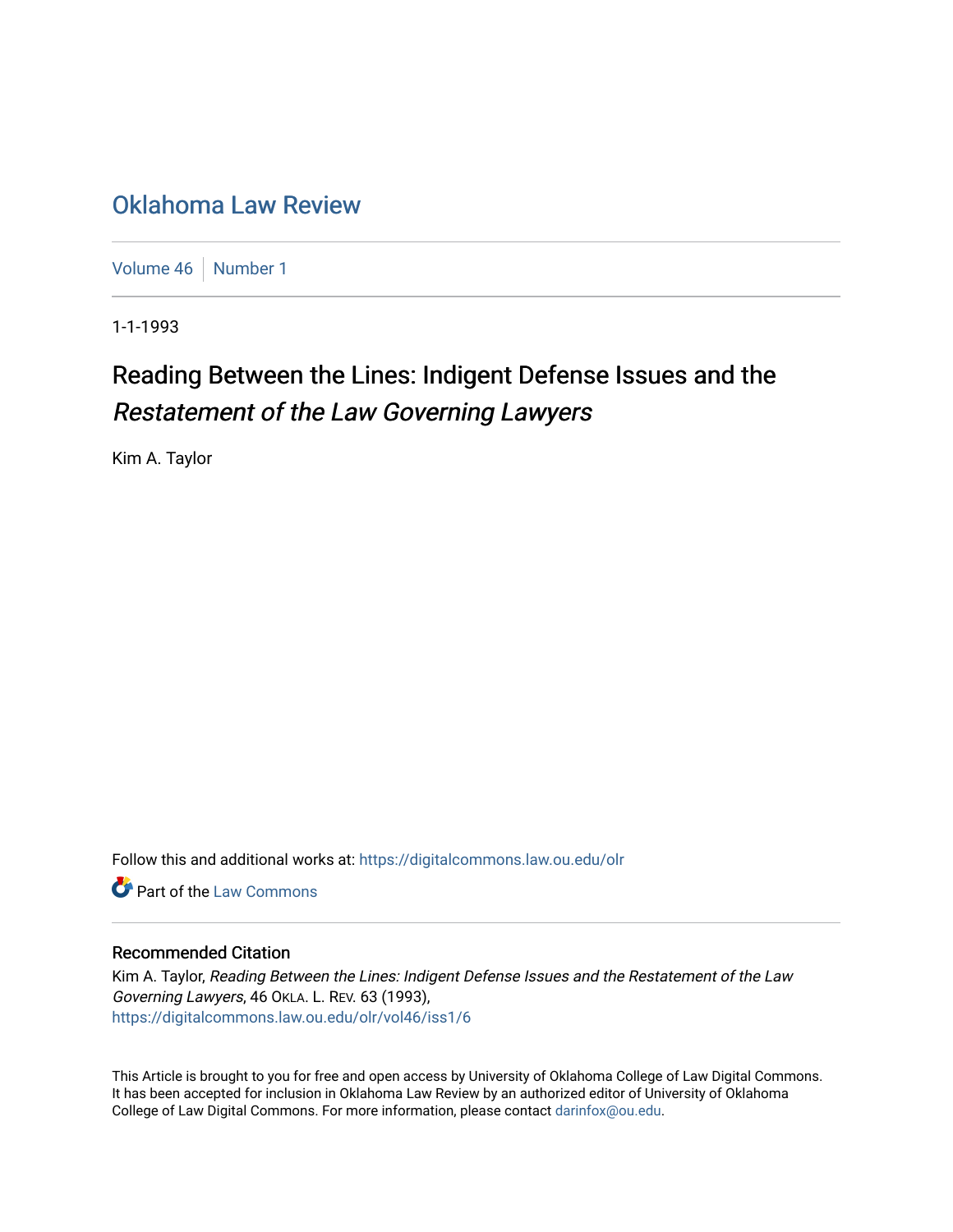## READING **BETWEEN THE** LINES: INDIGENT **DEFENSE ISSUES AND** THE *RESTATEMENT OF THE LAW GOVERNING LAWYERS*

#### KIM A. TAYLOR\*

In the development and analysis of rules of professional responsibility, it has long been recognized that criminal defense is, simply stated, different. Many ethical codes acknowledge this distinction but rarely explain the difference sufficiently to provide practical guidance. And, frankly, if criminal defense is characterized as "different," then indigent defense should probably be described as "peculiar." When the attorney-client relationship is formed not by client choice, but by judicial appointment, dilemmas arise beyond those traditionally recognized in ethics codes. Moreover, prevailing indigent defense delivery systems are not uniform and generate unique ethical issues. To its credit, the *Restatement of the Law Governing Lawyers* makes an initial effort, primarily in commentary, to explain some of the idiosyncratic obligations imposed on lawyers who provide defense services to the indigent. However, much like the American Bar Association Model Rules, the *Restatement* far too frequently requires the public defender or appointed counsel to read between the lines to discern that which would be deemed appropriate conduct given the state of the law. To be of real practical use, the *Restatement* must address concrete practice situations that arise within the context of indigent defense.

Some might argue that the design of the *Restatement* necessarily limits its reach: Because the *Restatement* must report the law as it exists, it remains powerless to address indigent defense issues that the case law ignores. Admittedly, the drafters must exercise care in developing illustrations of the law which clarify obligations rather than create new or alter existing ones. However, some lawmaking inevitably results from this process.<sup>1</sup> And if the drafters make previously implicit obligations explicit by including examples which apply the traditional formulations of the law to nontraditional dilemmas, they will begin to shape the law. Such "lawmaking" appropriately falls within the mandate of the *Restatement.*

Obviously, neither the *Restatement* nor any other guide for professional conduct can identify every ethical dilemma and corresponding obligation that will arise in practice. However, because much of the analysis contained in the most recent drafts of the *Restatement* assumes a narrow construction of client-lawyer relationships, the explanations of responsibilities invariably overlook issues that confront lawyers and clients in nontraditional relationships. By expanding the concept of the client-lawyer relationship to include the various models of service delivery that characterize

1. To the extent that the drafters attempt to resolve ambiguities in the law, they are explicitly engaging in this process. By making judgments that some issues merit discussion while others do not, the drafters are implicitly making law as they influence the direction of the law.

<sup>\*</sup> Associate Professor, Stanford Law School. J.D., 1980, Yale Law School; A.B., 1977, Brown University. I am grateful to Deborah Rhose, Janet Alexander, Janet Halley, Linda Krieger, and Anthony Thompson for their helpful comments.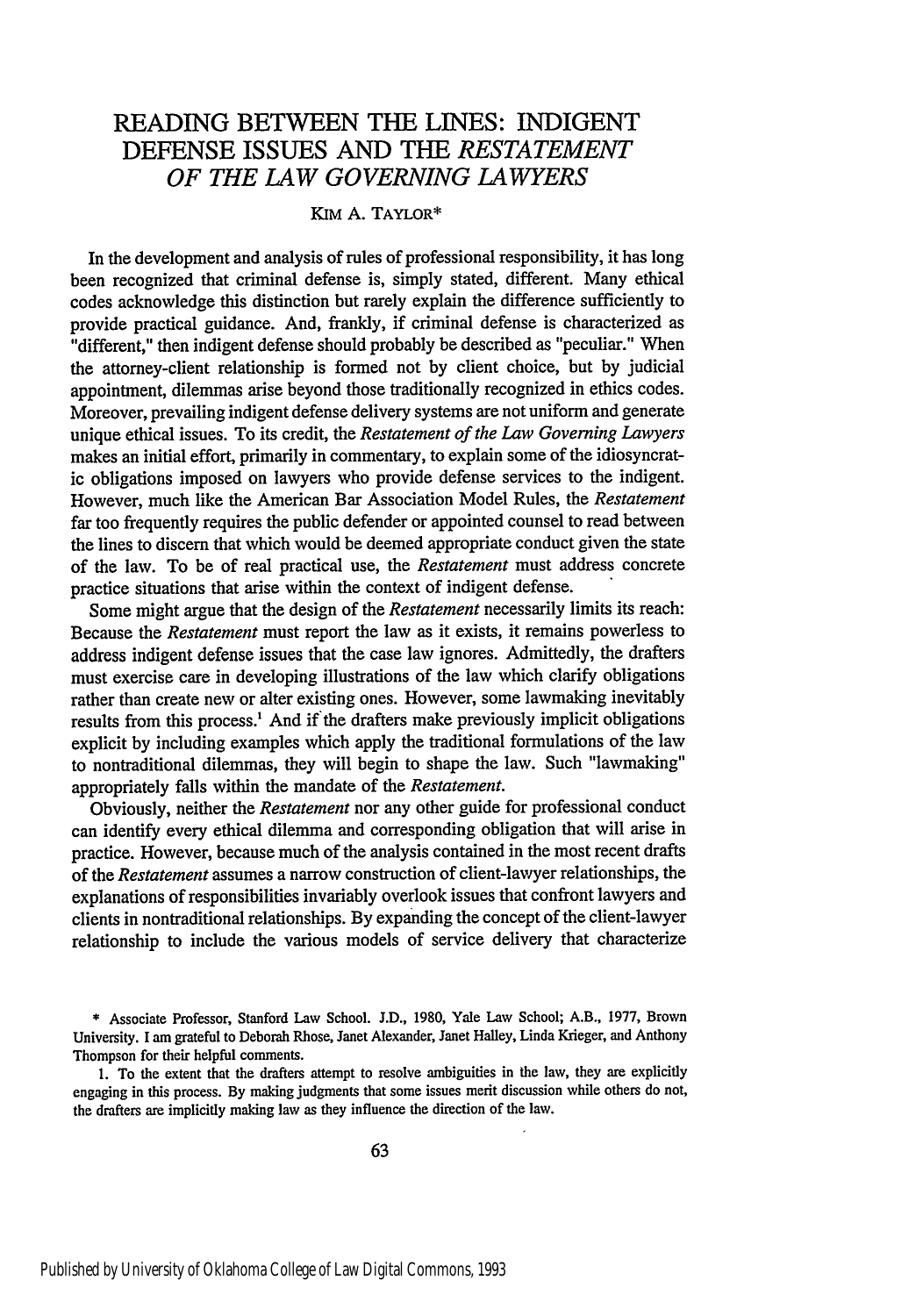$\mathfrak{o}$ 

indigent defense -- public defender systems, contract systems, and appointed counsel programs - the *Restatement* could come closer to achieving its dual goals of resolving ambiguities in lawyers' obligations and providing safeguards to clients.<sup>2</sup> In order to highlight some issues peculiar to indigent defense that the *Restatement* should address but currently ignores, I focus on chapter 2, "The Client-Lawyer Relationship."

#### *L Drafting Modifications to Address Indigent Defense Issues*

The first section of chapter 2, "Formation of a Client-Lawyer Relationship," describes the manner in which a lawyer and a prospective client may create a relationship. The drafters acknowledge in commentary that, for the most part, they are examining the duties owed the client in a consensual client-lawyer relationship **-** the traditional concept. While the drafters note in'the black letter that the clientlawyer relationship may be formed by a tribunal's appointment of counsel.<sup>3</sup> they fail to recognize that appointing authorities extend beyond tribunals. They may include, for example, the Chief Public Defender who enters into a contract with groups of lawyers for their services, or an assigned counsel administrator who assigns lawyers to individual cases. When the drafters begin to address these nontraditional formations of the client-lawyer relationship, they will discover unique duties and conflicting loyalties that are currently overlooked by the *Restatement.*

#### *A. Duties to Client*

Any comprehensive exploration of the unique duties owed the client in these relationships must begin with the nonconsensual nature of the relationship. While the drafters raise the issue of consent in commentary, they simultaneously evade its problematic character by suggesting that the client's acceptance of the appointment constitutes consent.<sup>4</sup> This assertion ignores the reality that faced with the daunting prospect of proceeding *pro se* against the state, the client may "accept" appointment of counsel for lack of any real alternative. By obscuring this issue, the drafters ultimately disserve lawyers and clients. The commentary should instead acknowledge that given the uneasy perch between force and consent, adherence to standards for the assignment of counsel would be appropriate. Such standards advise appointing authorities that great care is due for the appointment of counsel to indigent clients charged with criminal offenses precisely because the client exercises little, if any, choice in the formation of the relationship.<sup>5</sup> The drafters should then

2. Although the drafter of the *Restatement* have decided to devote a separate chapter to the delivery of legal services, the drafters seem to have adopted the position that when appropriate they would include obligations of appointed counsel in other chapters as well. The drafters should simply attempt to include other examples of those duties throughout the *Restatement*. Without these additional illustrations, lawyers will be encouraged to resolve conflicts in their duties of care and loyalty without appropriate guidance. This cannot be considered sufficient protection for either clients or lawyers.

**3. REsTATEMENT** OF **T,E LAW GOVERNING** LAWYERS § 26 (Tentative Draft No. 5, 1992).

*4. Id.* ch. 2, § 26 cmt. g.

*5. See* **STANDARDS FOit THE** ADMINISTRATION OF ASSIGNED **COUNSEL** SYSTEMS (Nat'l Legal Aid & Defender Ass'n, 1989). These standards are currently under consideration by the American Bar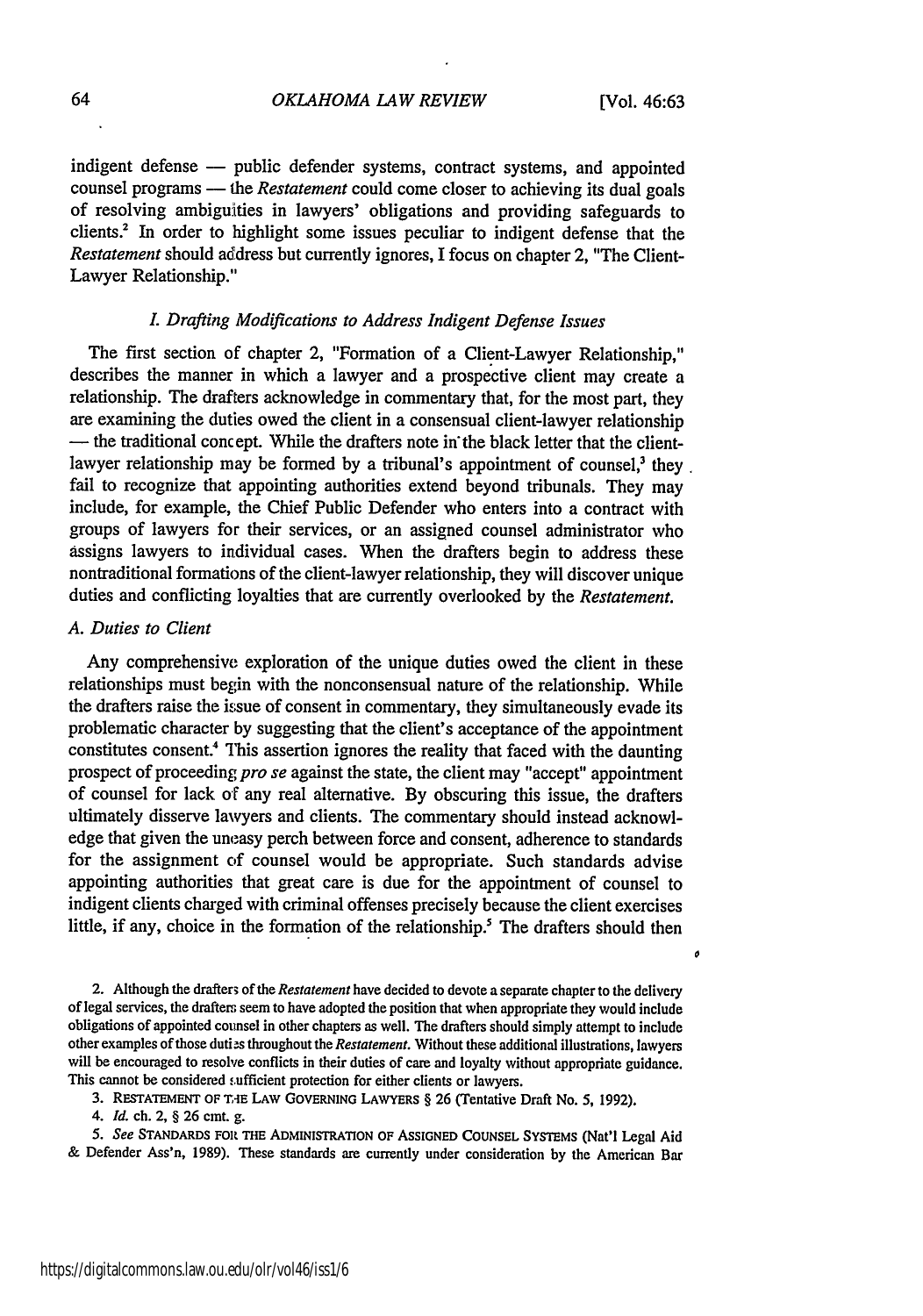clarify the lawyer's obligations in this nonconsensual, or at best quasi-consensual, relationship by advising that, even in those jurisdictions where such standards have not yet been adopted, a lawyer should determine that she has the requisite experience contemplated by these standards prior to accepting appointment.

Once the drafters begin to expand their examination of the formation of the client-lawyer relationship, their analysis should then extend to the context in which the lawyer operates. The lawyer who represents a client within an institutional setting, such as a public defender office, may be faced with the problem of conflicting loyalties to the client and her office. The commentary to the section on formation of the client-lawyer relationship currently addresses the more traditional problem of conflicting duties in the context of group representation. Specifically, the drafters discuss conflicts in obligations owed to members of a class in a class action where a lawyer undertakes representation of the entire class.<sup>6</sup> This section could apply to the indigent defense context if the drafters would add an illustration of such a conflict of interest as it arises within an institutional defender office.<sup>7</sup>

For example, the commentary might include a discussion of an assistant public defender's duties when she intends to assert a position on behalf of one client with respect to a change in the law or a new scientific advance which is in opposition to the objectives the defender office anticipates advancing on behalf of other clients. The commentary could offer guidance regarding the lawyer's obligations to disclose this conflict to the individual client as well as the office's duty to notify prospective clients that the conflict exists. Questions that would arise within the defender office might include the following: May the lawyer in a defender office ethically choose among client interests to advance? If so, how does she select those interests to pursue? Should the defender office refuse to accept, or withdraw, from certain cases because of this conflict? If so, to whom might those clients turn for representation? Do defenders, who provide constitutionally mandated services, possess the same freedom to choose among clients as their civil counterparts? Obviously, the drafters of the commentary may not be able to resolve or even address all of these questions, but at least some reference to these issues in the context of an institutional defender office is warranted.

In the current draft of the *Restatement,* when the drafters address the duty a lawyer owes her client, they explain that a lawyer must "act in a manner reasonably calculated to advance a client's lawful objectives, as defined by the client after disclosure and consultation; [and must] act in the matter with reasonable competence and diligence."' In their efforts to clarify the obligation, the drafters have made a conscious effort to steer clear of emotional zeal<sup>9</sup> and have dangerously

Association.

*<sup>6.</sup> See* **RESTATEMENT** OF **THE** LAW **GOVERNING LAWYERS** § **26** cmt. **f** (Tentative Draft No. **5, 1992).**

<sup>7.</sup> In a forthcoming article, I address the problems that arise when the duties owed to an individual client come into direct conflict with the interests of the "class" of clients that the defender office represents.

*<sup>8.</sup> See* **RESTATEMENT OF THE** LAW **GOVERNING LAWYERS** §§ **28(1), (2)** (Tentative Draft **No. 5, 1992).**

**<sup>9.</sup>** *Id. §* **28 cmt. d** (stating that zeal **can** be "misunderstood to suggest that lawyers are required to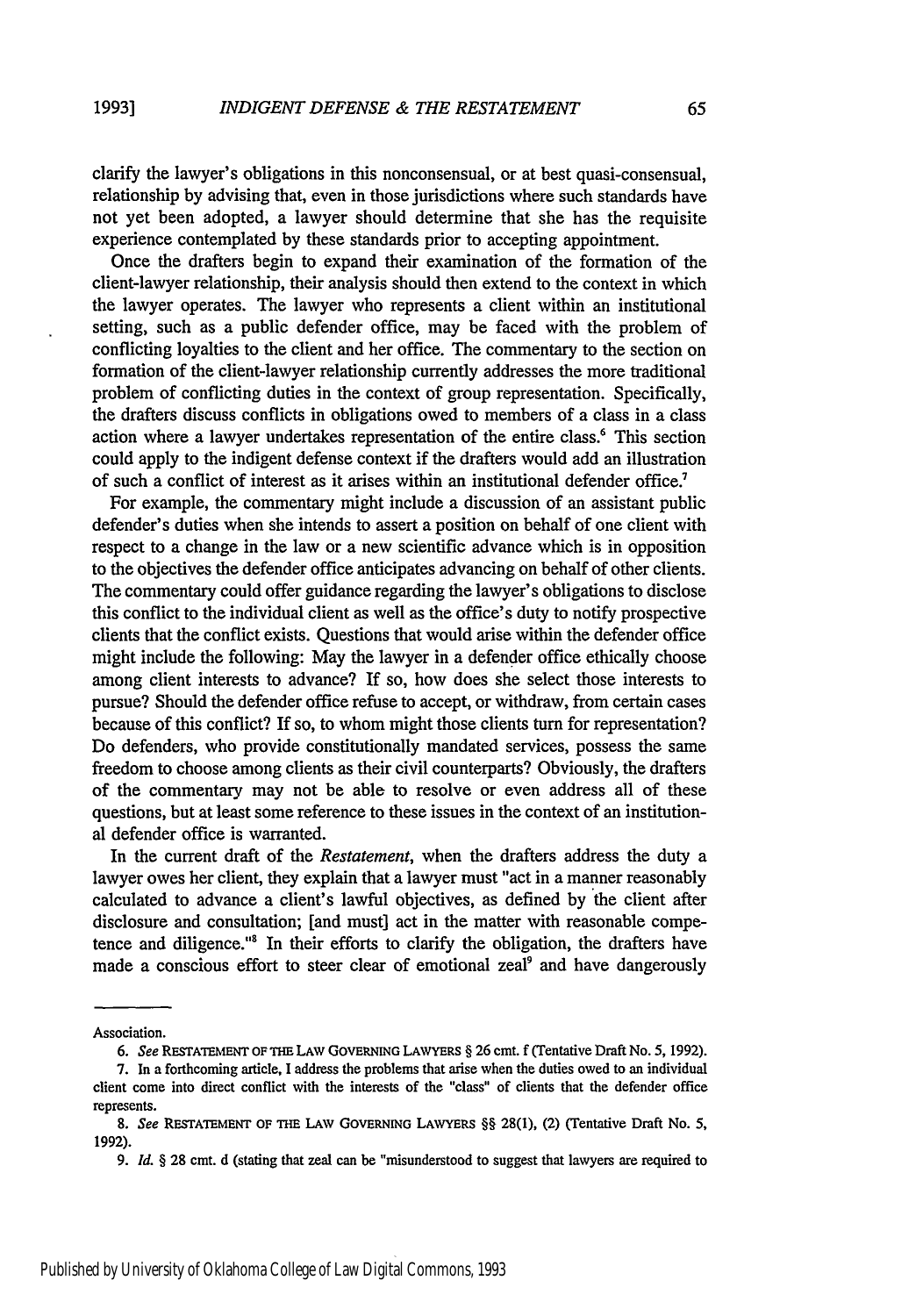diluted the concept cf advocacy. Acting zealously for a client is reduced to acting diligently for that client. While the drafters express concern about unrestrained advocacy, enciouraging zealous representation does not necessarily invite wild posturing. Indeed, in the context of representing a client against the power of the State, more than mere diligence is mandated.<sup>10</sup>

Unlike most civil cases, criminal cases involve fundamental questions of liberty, and sometimes even life, that require more than reasonable competence to protect the client. To begin, the disparity of resources and power between the state and the defense in a criminal case demands that the accused be afforded greater protection." This elevated protection for clients in criminal cases translates into a heightened duty for the defense lawyer to act not only as the client's representative, but also as a constraint on the immense power of the state. Secondly, because  $c$ riminal cases are fraught with emotion  $-$  such that most jury instructions explicitly acknowledge this fact<sup>12</sup> — the criminal defense lawyer must be prepared to address those passions. To permit a lawyer to enter the battleground of a criminal case without zeal is to place the client unarmed in a fight for either her life or liberty. Frequently, the lawyer's fervor constitutes the only weapon an accused possesses. And yet the *Restatement,* as currently drafted, ignores this reality and threatens to rob the client of a fundamental safeguard.

For indigent clients charged with crimes, the need for zeal is perhaps most critical. Negative preconceptions tend to be multiplied when the accused is poor and a member of a minority group. Indeed, the lawyer must tackle prejudices held not only by parties outside of the client-lawyer relationship, but she must be admonished to overcome any negative attitudes that she may hold toward clients. The duty of reasonable diligence, however, falls to impress upon the lawyer that effective representation of an indigent accused requires that she zealously attack all presumptions that prevent the client from receiving fair treatment in the criminal justice system.

**\*** Since the law leaves room for interpretation of the parameters of the lawyer's duty of diligence,<sup>13</sup> the *Restatement* should not select the lowest common denominator as the standard of conduct. Rather, this section should be expanded to include a range of definitions of diligence suggesting that, weighing both the gravity of the

function as advocates with a certain emotion or style of litigating, negotiating, or counseling").

<sup>10.</sup> *See, e.g.,* Charles J. Ogletree, Jr., *Beyond Justifications: Seeking Motivations to Sustain Public Defenders,* 106 HARv. L. REV. 1239 (1993); Richard Wasserstrom, *Lawyers as Professionals: Some Moral Issues, 5* HUMAN RIams 1 (1975); Deborah L. Rhode, *Ethical Perspectives on Legal Practice,* 37 STAN. L. REV. 589 **(1985).**

**<sup>11.</sup>** *See* **DAVID LUBAN,** LAWYERS **AND** JusncE:. **AN** ETHICAL **STUDY (1988).**

<sup>12.</sup> *See, e.g., D.C. BAR ASS'N, CRIMINAL JURY INSTRUCTIONS at 2.02 (3d ed. 1978) (Function of* the Jury) (admonishing jurors to determine the facts without prejudice, fear, sympathy or favor); *id.* at 2.14 (Nature of the Charges Not To Be Considered) (cautioning jurors against permitting the character of the charge to affect their deliberations); **1 CALIFORNIA JURY INsTRUCTIONS: CRIMINAL** at **1.00** (West 5th ed. **1988)** (Respective Duties or Judge and Jury) (informing jury that pity for or prejudice against a defendant should not influence its analysis of the evidence and further cautioning against passion, prejudice, public opinion or feeling influencing its verdict).

**<sup>13.</sup>** *See generally* CHARLES W. WOLFRAM, **MODERN LEGAL ETHics** § **2.6.2,** at 54-55 **(1986).**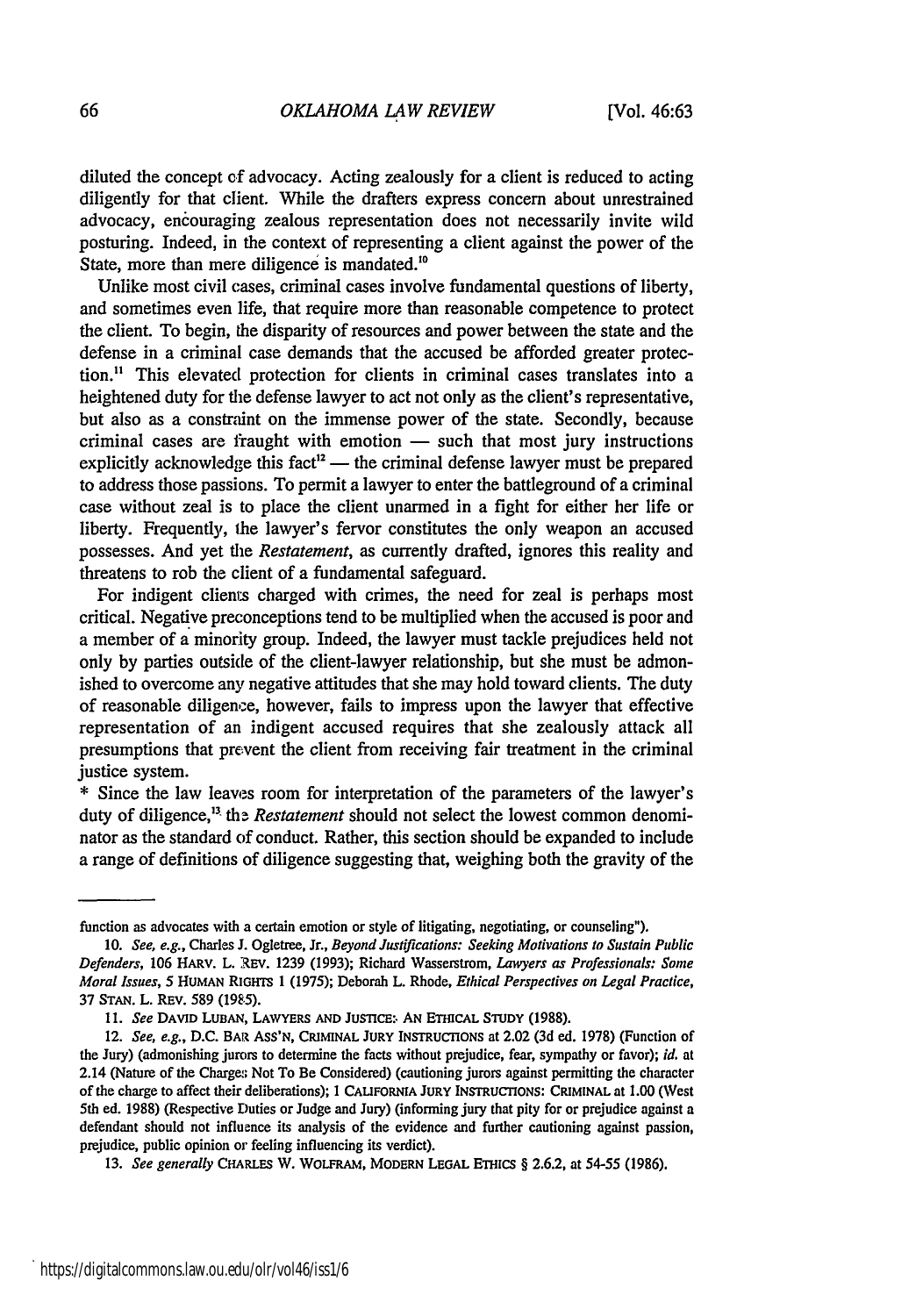conduct and the severity of the consequences, the duty of diligence contemplates representation with the amount of zeal, fervor, and emotions that are appropriate to the situation. Without a more developed explanation, the duty of diligence will fail to capture that which is essential to the effective representation of a client accused of a crime.

Similarly, in order to provide a more comprehensive analysis of the lawyer's duties of competence and diligence, the commentary should address the problems faced by public defenders as they struggle to provide assistance to ever-increasing numbers of indigent clients, in the face of limited personnel and shrinking resources. Despite recommendations that defender offices impose maximum limits on the numbers of cases assigned to lawyers at a given time,<sup>14</sup> many public defender offices experience tremendous political pressure to accept a higher volume of clients than they can competently represent.<sup>15</sup> Consequently, the commentary to this section should discuss a lawyer's obligation to inform the appointing authority that acceptance of additional cases will jeopardize her duty of competence. It should further inform the lawyer of her duty to refuse.appointment to cases if she believes they will exceed the number she can effectively handle.<sup>16</sup> To illustrate the impact

14. *See* **NATIONAL ADVISORY COMM'N ON CRIMINAL JUSTICE STANDARDS** & **GOALS, COURTS** Standard **13.12 (1973).** The standard states:

The caseload of a public defender office should not exceed the following: Felonies per attorney per year: Not more than **150;** Misdemeanors (excluding traffic) per attorney per year: Not more than 400; Juvenile Court cases per attorney per year: Not more than 200; Mental health cases per attorney per year: Not more than 200; and appeals per attorney per year: Not more than **25.**

*Id.*

**15.** Examples can be found nationwide of excessive caseloads which are crippling public defender offices. Two recent instances demonstrate the problem. Public defenders in Albuquerque, New Mexico, carry caseloads as high as **1100** to 1200 misdemeanors per year, three time' the maximum number recommended. In Louisiana, one defender with the Orleans Indigent Defense Program represented 418 clients in the first seven months of **1991** and obtained a court order holding that his excessive caseload prevented him from providing effective representation. The judge stated in his order that "[nlot even a lawyer with an **'S'** on his chest could effectively handle this docket." State v. Peart, 621 So. **2d 780,789** (La. **1993).**

**16.** *See* **STANDARDS FOR CRIMINAL JUSTICE, PROVIDING DEFENSE SERVICES** Standard **5-5.3 (ABA 3d** ed. **1992).** The standard states:

(a) Neither defender organizations, assigned counsel nor contractors for services should accept workloads that, **by** reason of their excessive size, interfere with the rendering of quality representation or lead to the breach of professional obligations. Special consideration should be given to the workload created by representation in capital cases.

**(b)** Whenever defender organizations, individual defenders, assigned counsel or contractors for services determine, in the exercise of their best professional judgment, that the acceptance of additional cases or continued representation in previously accepted cases will lead to the furnishing of representation lacking in quality or to the breach of professional obligations, the defender organization, individual defender, assigned counsel or contractor for services must take such steps as may be appropriate to reduce their pending or projected caseloads, including the refusal of further appointments. Courts should not require individuals or programs to accept caseloads that will lead to the furnishing of representation lacking in quality or to the breach of professional obligations.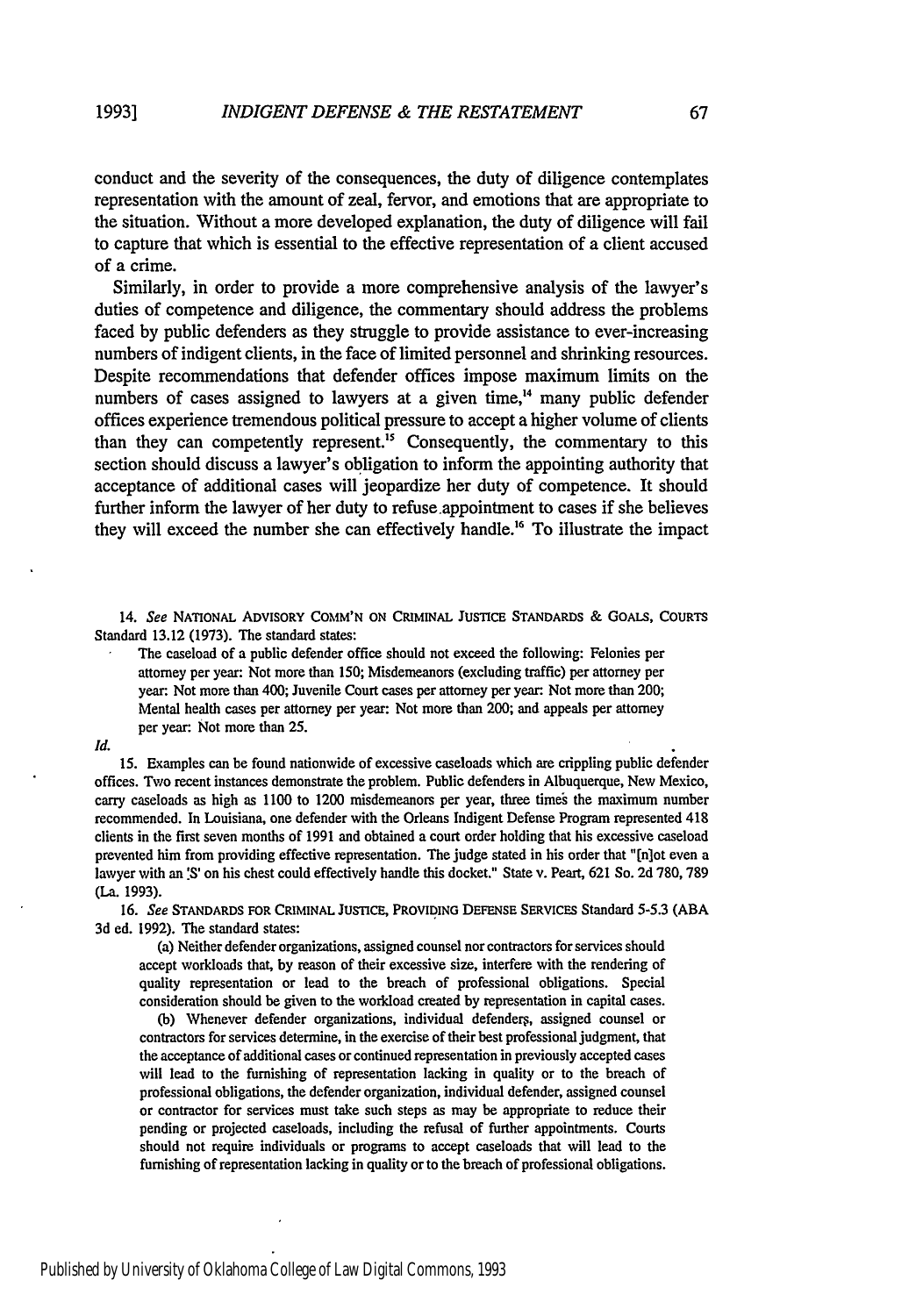of excessive caseloads on the lawyer's duties of competence and diligence, the drafters might provide an example which delineates the steps the defender may take in that situation. These would include declining appointment, disclosing to current and potential clients that the lawyer's volume of cases threatens to compromise her duty of competence, or withdrawing from current cases.

#### B. Option to Withdraw

In yet another context, the *Restatement* fails both to provide guidance to appointed counsel and to protect her client. Section 44(3) addresses the issue of withdrawal from representation, stating that a lawyer may withdraw if "the representation has been rendered unreasonably difficult by the client or by the irreparable breakdown of the client-lawyer relationship." Unfortunately, the standard of unreasonable difficulty is far too vague to be of practical use. As currently drafted, this section adheres to the ABA Model Code of Professional Responsibility, which permits withdrawal if "by other conduct [the client] renders it unreasonably difficalt for the lawyer to carry out his employment effectively."17 The **ABA** Model Rules, however, do not contain such a provision and instead allow withdrawal if "other good cause for withdrawal exists."<sup>18</sup>

The illustration in commentary offered to explain the standard of unreasonable difficulty affords little protection to clients in a nontraditional client-lawyer relationship. It suggests that the client who refuses to communicate with the lawyer is unreasonably difficult and permits withdrawl even if it would adversely affect the client. This illustration omits any discussion regarding the lawyer's duty either to attempt to determine the reasons for the breakdown in communication or to explore ways to restore communication. Nor does the commentary urge the lawyer to exercise care in reaching the decision to withdraw even when the withdrawl may cause affirmative harm. In order to safeguard the interests of the client in this situation, the burden should rest on the lawyer to make efforts to develop a relationship of trust in order to facilitate communication.

When attorneys are appointed to represent clients, difficulties in communication can be predicted with virtual certainty. The client understandably mistrusts appointed counsel because she did not choose this lawyer, knows little or nothing about the lawyer, and must now place her fate in the hands of a virtual stranger. To suggest that the client-lawyer relationship will be anything other than strained and exceptionally difficult, at least initially, ignores the reality of practice. This section, as currently drafted, fails to recognize this inherent difficulty and enables the lawyer far too easily to withdraw from representation. Consequently, the language regarding unreasonable difficulty should be excised from the black letter.

The second clause of section  $44(3)(g)$ , which suggests that a lawyer may withdraw if there is an irreparable breakdown of the client-lawyer relationship,

*Id.;* see also Ligda v. Superor Court, **85** Cal. 744 **(1970);** Escambia County v. Behr, 384 So. **2d** 147 (Fla. 1980).

**<sup>17.</sup>** MODEL CODE **or** PROFESSIONAL RESPONSIBILITY DR 2-110 (C)(1)(d) (1969).

<sup>18.</sup> MODEL RULES **OF PROFESSIONAL** CONDUCT Rule 1.16(b)(6) (1983).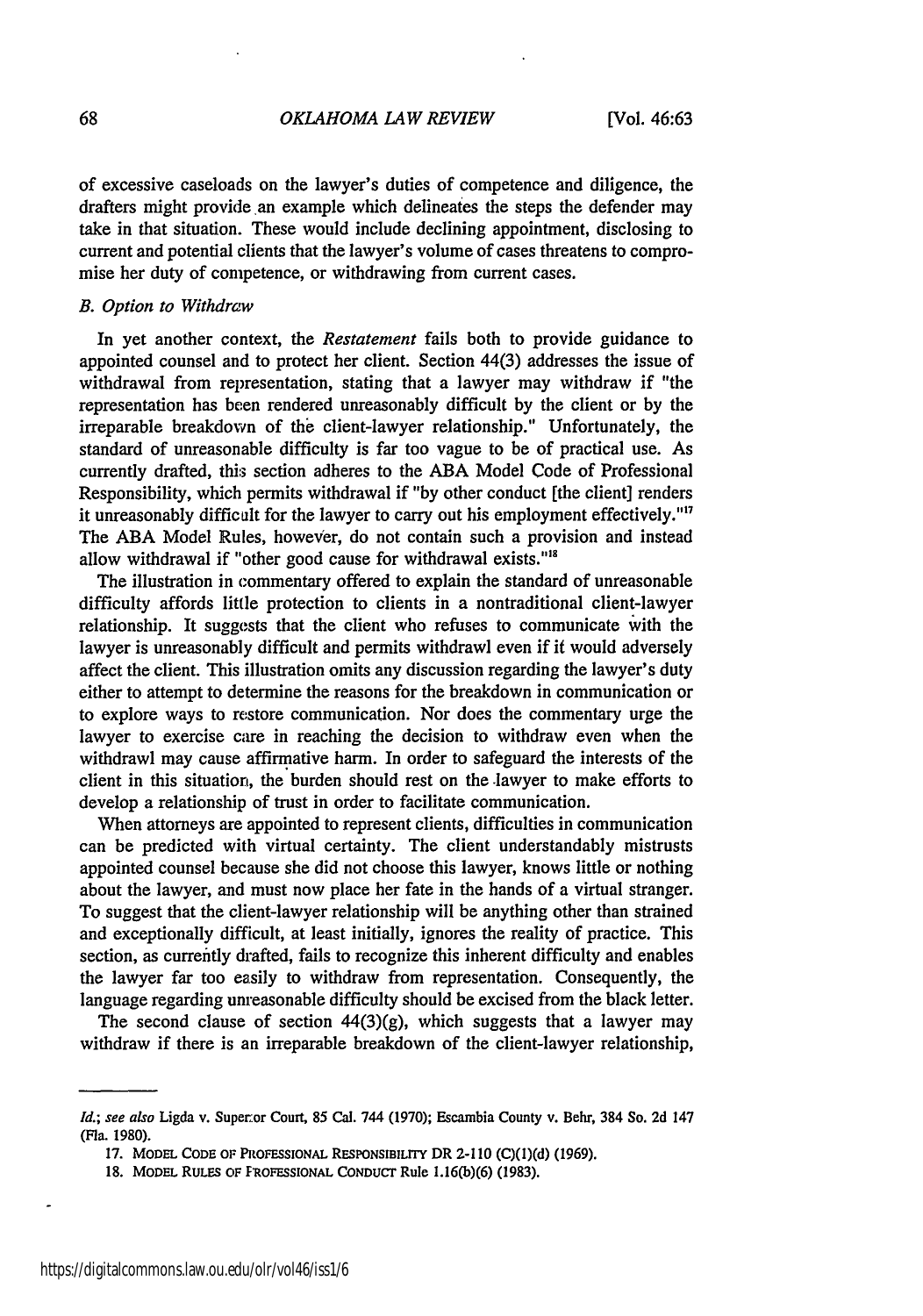should be the standard espoused; however, it will require further illustration to identify circumstances that would permit withdrawal. The commentary should admonish the lawyer, particularly in the context of appointment, not to exercise her option to withdraw simply because the relationship may be somewhat troublesome. The commentary should emphasize that "irreparable breakdown" contemplates that withdrawal will be the option of last resort for the lawyer. It would also serve lawyers and clients better by outlining steps for working with the difficult client, and then, if such efforts fail, permit the lawyer to seek to withdraw.'9 Without these changes, clients may suffer affirmative harm.

#### *C. Duties to Third Parties*

The drafters devote an entire section of chapter 2 to the discussion of the lawyer's obligations that are defined by contract.<sup>20</sup> Here, again the drafters should extend the discussion to issues faced by criminal defense practitioners under contract with the state or a public defender office. In this nontraditional relationship where the lawyer has a duty not only to the client but to the contracting party, some rather significant conflicts of interest will often arise.

New Jersey offers a current example of conflicting duties in a context where there exists little, if any, guidance. $^{21}$  In that jurisdiction, the public defender enters into contracts with private attorneys to handle cases in which the public defender office cannot proceed because of an existing conflict of interest or case overload. As in virtually every other state during the past year, the New Jersey legislature drastically cut funding to the public defender office, which prevented the chief defender from meeting both his payroll and contractual obligations. The chief defender, faced with the hobson's choice of laying off public defenders or refusing to pay private counsel under the contract, opted for the latter.<sup>22</sup> Using this as an example, the commentary to this section could address the duty of a lawyer operating pursuant to contract when the chief defender announces that her fee will not be paid.<sup>23</sup> The commentary currently notes that a lawyer does not ordinarily have a duty to honor a contract for services when one of the parties is in breach of that contract; however, when the services are constitutionally mandated and the breach was not occasioned by the client, the commentary should advise the lawyer of her overriding obligation to provide services even though the

**19.** The commentary could suggest that lawyers should attempt to determine the reasons for the client's unwillingness to communicate by asking the client to state her objections, by discussing the need for an effective working relationship, and by explaining that the client will retain the authority both to define her objectives and to hold the lawyer to her obligation to advance those goals.

20. *See* **REsTATEmENT** OF THE LAW **GOVERNING** LAWYERS § **29A** (Tentative Draft No. 5, 1992).

21. *In re* Representation of Certain Indigent Defendants, Juveniles and Parents, No. **E-2** (N.J. 1992). *See generally* Kathleen Bird, *Defending the Poor: Who Pays?,* N.J. L., Sept. 21, 1992, at 1; Hanna W. Rosin, *Justices Stay Hand on Pool Lawyers,* N.J. L.J., Nov. 23, 1992, at 1.

22, Bird, *supra* note 21, at 26.

23. An infinite variety of issues arise from this situation, beginning with the obligations that the chief defender may or may not have and extending to the obligations of virtually every actor within the criminal justice system. For purposes of this section of the *Restatement,* however, some discussion of the duties of lawyers appointed pursuant to contract may be all that is required.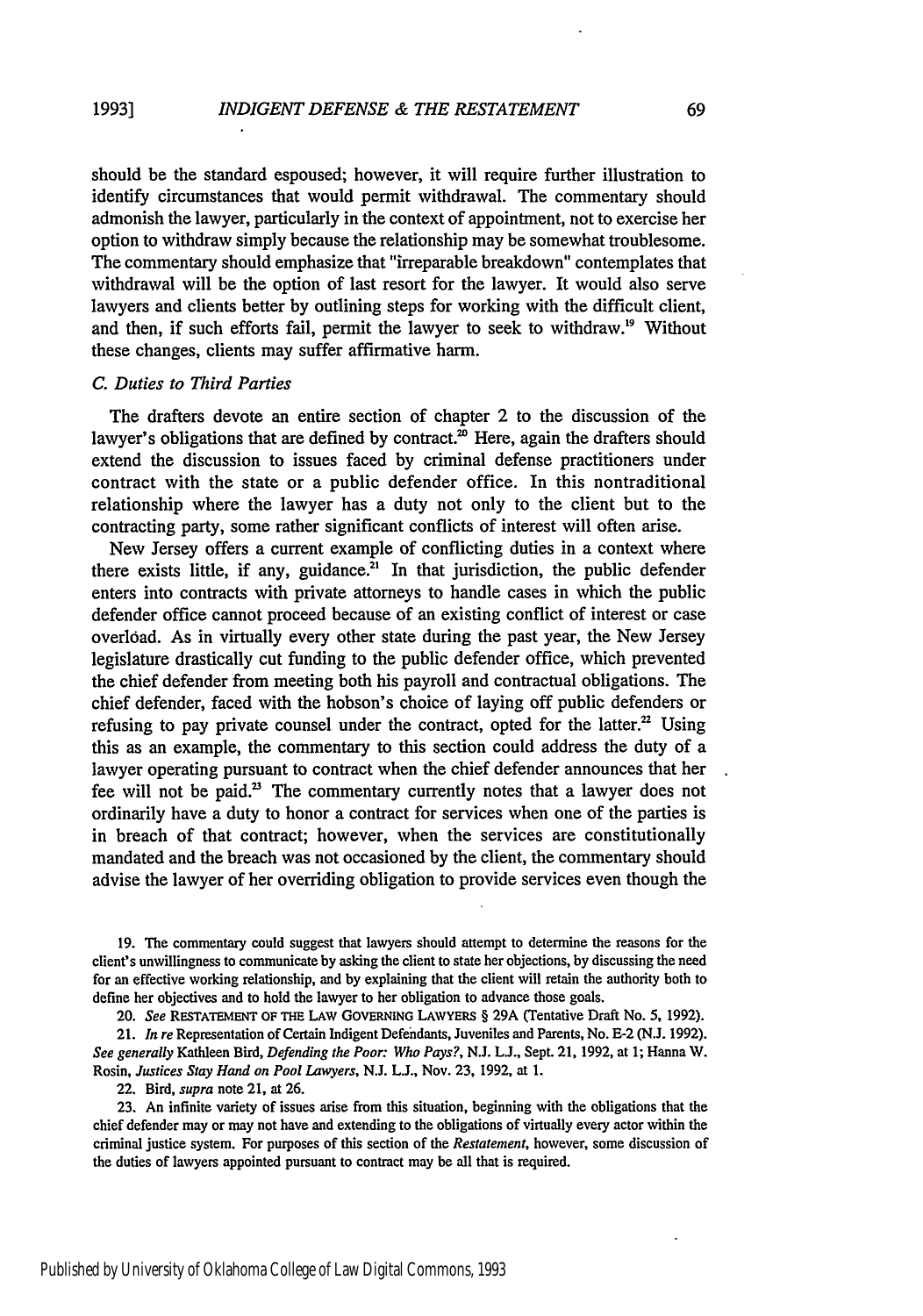funder is in breach.

Moreover, the drafters should address whether or not obligations owed to the funding authority in a contract for services will be considered subordinate to the obligations owed to the client. Some illustration of the limits of the duties to the nonclient/funder in the context of indigent defense may be easily inserted into this section in order to provide a more complete analysis of this issue. Even a cursory examination and comparison of views of the client and the funder regarding the objectives of representation would help to illustrate the nature of the conflict of interest faced by lawyers attempting both to provide service to the client and to honor their obligations to the contracting authority. The commentary to this section already suggests that in a situation where a nonclient underwrites the cost of legal services to the client, such "nonclient often is not subject to the same pressures as a client and may not be owed the same fiduciary duties."<sup>24</sup> At a minimum, the drafters should augment this discussion by identifying contracting parties, such as the state, the judiciary, or the defender office, as examples of such nonclients.

#### **1.** *Examples of Successful Drafting*

While the *Restatement* should provide clearer guidance to indigent defense practitioners by including additional illustrations as mentioned above, the drafters successfully achieve their dual goals of protecting clients and informing lawyers of the state of the law in two sections of chapter 2: section 34 (Authority Reserved to Lawyer) and section 35 (Client Under Disability). Operating from the premise that lawyers often possess more power than their clients in the client-lawyer relationship, the drafters caution that the exercise of this authority either must be based upon consultation with the client or, in those situations where consultation is not possible, must be consistent with objectives that the client has already identified.

The drafters recognize that, in virtually all representations, a lawyer's authority to make decisions on behalf of her client will be greater than the limited description provided in the black letter.<sup>25</sup> The black letter explains that the client cannot override the lawyer's authority

**(1)** to refuse to perform, counsel or assist further in ongoing acts that the lawyer reasonably believes to be unlawful; (2) to make decisions that law or an order of a tribunal requires the law to make; and (3) to decide what should be done on behalf of the client when law or an order of a tribunal requires an immediate decision without time to consult the client.<sup>26</sup>

As any practitioner will admit, this provision leaves the lawyer significant room within which to make decisions for the client and, consequently, represents an area

**<sup>24.</sup> RESTATEMENT OFT-E LAw GOVERNING LAWYERS** § **29A** cmt. **g** (Tentative **Draft No. 5, 1992).**

**<sup>25.</sup> Id.** *§* 34 cmt. a.

<sup>26.</sup> **Id.** *§* 34.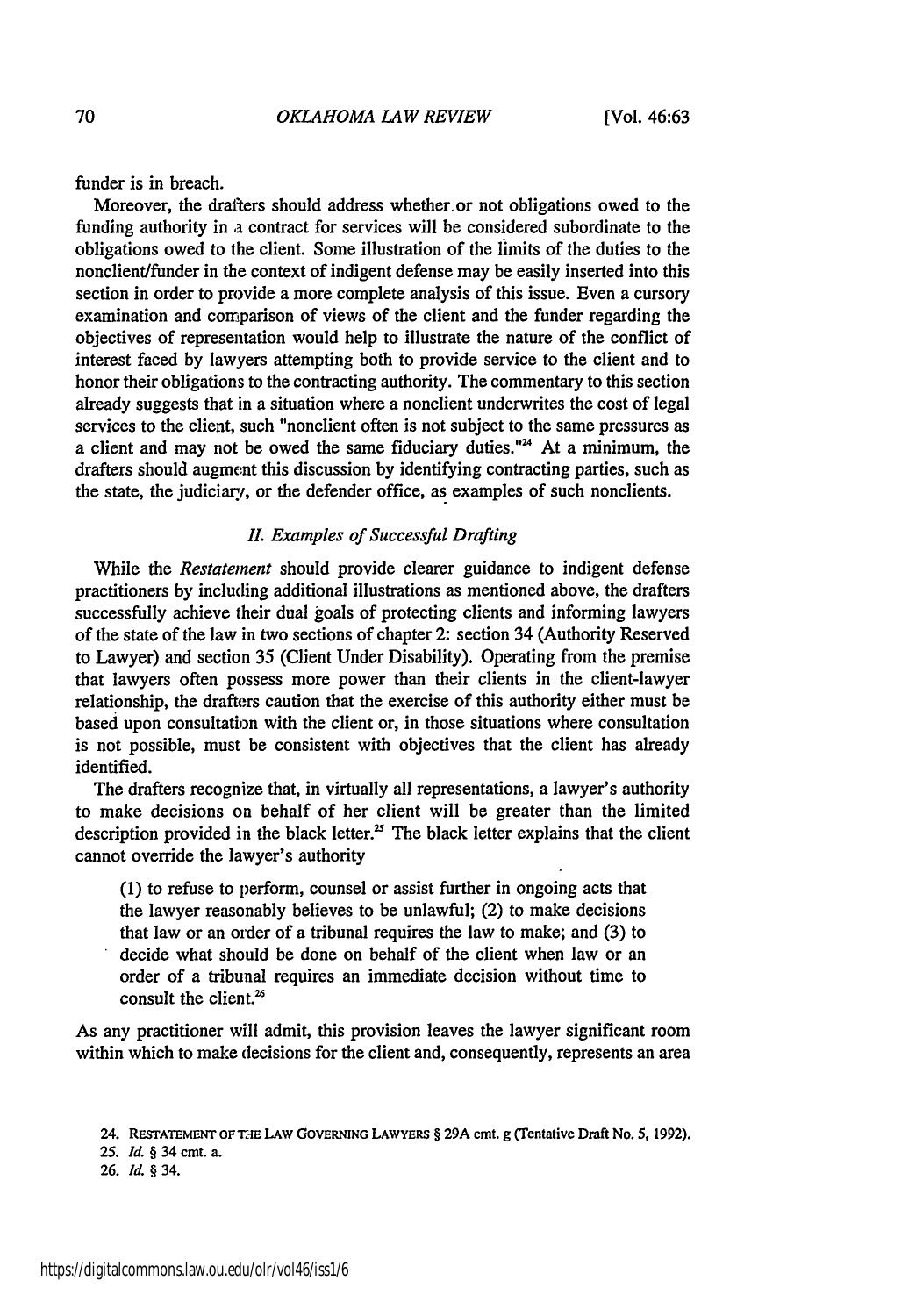ripe for abuse. The drafters carefully stress in commentary that even though this latitude exists, the lawyer has no legal right to impose her own moral views on the client when the client's interests are at stake. $27$  Especially where counsel is appointed to represent clients accused of committing often heinous acts, this cannot be overemphasized. The *Restatement* properly reminds counsel that the clientlawyer relationship does not empower the lawyer to substitute her moral judgments for those of her client or to force her client to accept a different view.

Similarly, section 35 exhibits respect for the client and her right to make decisions regarding her case, even if those decisions ultimately prove unwise. By instructing that a client has the right to pursue a course of action that the lawyer considers to be foolish, the *Restatement* properly emphasizes that the lawyer should represent the client's wishes and not determine for the client what those interests should be. Indeed, the drafters specifically warn that a lawyer should not assume a client suffers from a mental disability which might necessitate some substitution of the lawyer's judgment simply because the client insists on an eccentric course. In the same vein, the drafters note that in juvenile delinquency proceedings where the lawyer representing the juvenile will often feel inclined to substitute her judgment for that of the minor client, the lawyer should resist this impulse by adhering to the function of advocate and agent of the client, not judge or guardian. $2<sup>8</sup>$  In those instances when the lawyer must substitute her judgment for her client, the commentary urges the lawyer to consider the client's circumstances, problems, needs, character, and values in order to calculate what the client's desires would be if the client were able to express them.<sup>29</sup> While in practice, the rule still leaves lawyers room to interpret the clients' views and may not control the lawyers' instincts sufficiently, at least the commentary offers guidance for the substitution of judgment.

#### *11. Conclusion*

In order to be comprehensive and of practical use, the commentary to chapter 2 of the *Restatement* should include illustrations of the distinctive problems that arise in the context of providing criminal defense representation under the various indigent defense delivery systems. In an area where clients are potentially the most vulnerable, we tend to leave lawyers with, at best, limited guidance both in determining the duties imposed by the relationship and in resolving conflicts that arise in the context of such relationships. By acknowledging that the appointment of counsel may carry its own set of ethical dilemmas and duties, the drafters have at least begun to offer guidance in an area that has long been considered to have different, but unspecified, obligations. With the inclusion of additional illustrations examining those dilemmas, the *Restatement* may help to make ethical considerations in the context of indigent defense a little less peculiar.

**27.** *Id. §* 34 cmt. e. **28.** *Il §* **35 cmt. c. 29.** *Id. §* **35** cmt. **d.**